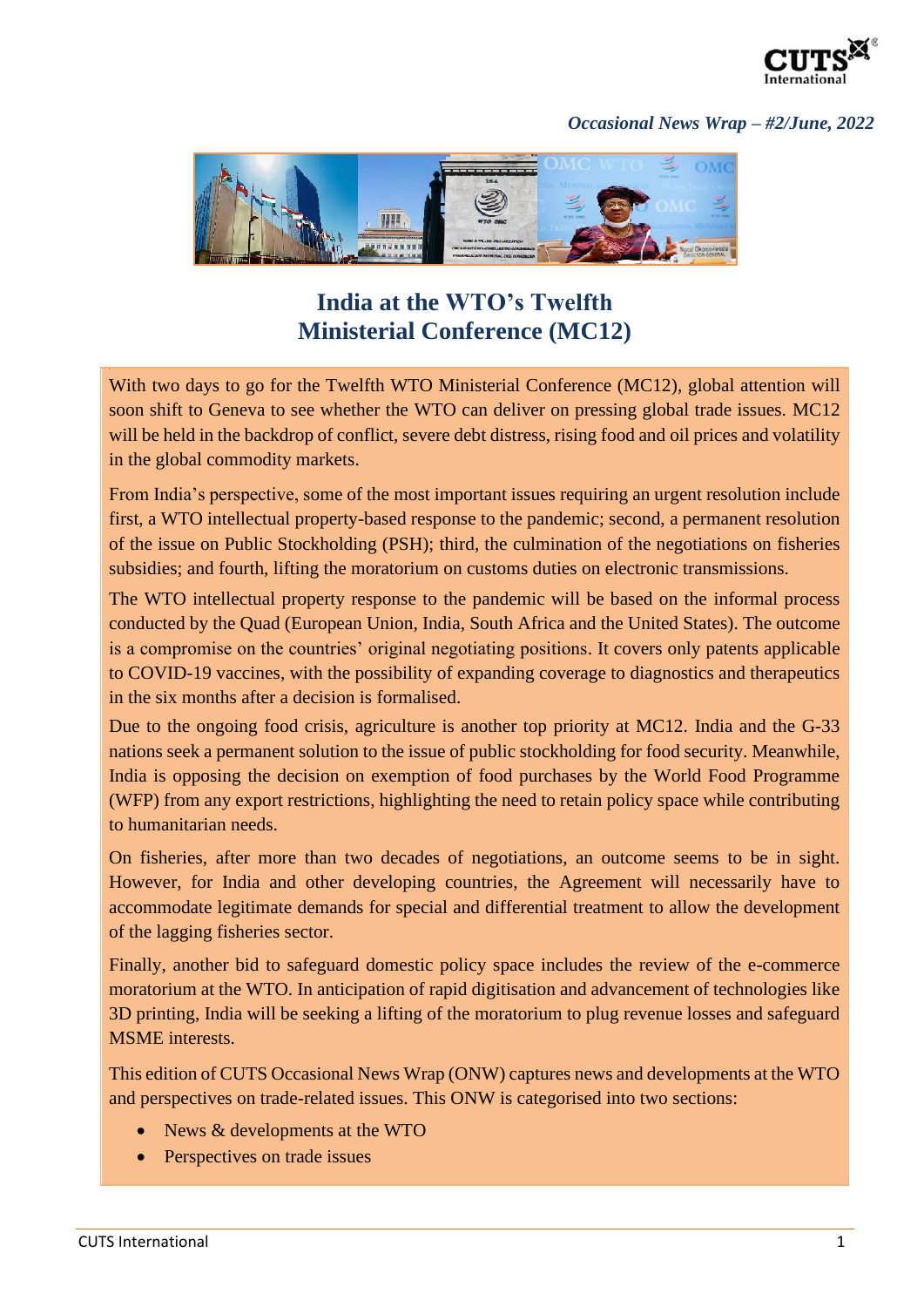| News & developments at the WTO |                                                                                                                                                     |                                                                                                                                                                                                                                                                                                                                                                        |  |
|--------------------------------|-----------------------------------------------------------------------------------------------------------------------------------------------------|------------------------------------------------------------------------------------------------------------------------------------------------------------------------------------------------------------------------------------------------------------------------------------------------------------------------------------------------------------------------|--|
| 1.                             | DG Okonjo-Iweala and negotiations<br>chair join call to 'stop the fish<br>meltdown' on Ocean Day<br><b>World Trade Organisation</b><br>June 8, 2022 | On the occasion of World Ocean Day on 8 June,<br>Director-General Ngozi Okonjo-Iweala and<br>Ambassador Santiago Wills, chair of the fisheries<br>subsidies negotiations, stood with environmental<br>groups in urging WTO members to forge a long-<br>awaited agreement to curb harmful fisheries<br>subsidies at the upcoming 12th Ministerial<br>Conference (MC12). |  |
| 2.                             | WTO report highlights role of trade<br>in meeting SDGs and assisting<br>economic recovery<br><b>World Trade Organisation</b><br>June 8, 2022        | The WTO has highlighted the role of trade in<br>helping countries recover from the COVID-19<br>pandemic in a report submitted to the UN's High-<br>level Political Forum (HLPF) on Sustainable<br>Development to be held in July.                                                                                                                                      |  |
| 3.                             | DDG Paugam highlights WTO role<br>in promoting sustainable agriculture<br><b>World Trade Organisation</b><br>June 7, 2022                           | At the 2022 edition of the International Grains<br>Conference on 7 June, Deputy Director-General<br>Jean-Marie Paugam stressed the WTO's role in<br>addressing sustainability, international food<br>standards and trade-related climate policies.                                                                                                                     |  |
| $\overline{4}$ .               | DG Okonjo-Iweala urges members<br>to seize opportunity at MC12 to<br>deliver meaningful outcomes<br><b>World Trade Organisation</b><br>June 7, 2022 | WTO Director-General Ngozi Okonjo-Iweala has<br>called on WTO members to make one final effort<br>to deliver substantive results at the upcoming 12th<br>Ministerial Conference (MC12) in Geneva on 12-<br>15 June.                                                                                                                                                    |  |
| 5.                             | WTO updates joint indicative list of<br>critical COVID-19 vaccine inputs<br><b>World Trade Organisation</b><br>June 7, 2022                         | The WTO Secretariat has updated the joint<br>indicative list compiling information on critical<br>inputs for the manufacturing, distributing and<br>administering of COVID-19 vaccines.                                                                                                                                                                                |  |
| 6.                             | Chair introduces streamlined<br>agriculture negotiation texts for<br>MC <sub>12</sub><br><b>World Trade Organisation</b><br>June 4, 2022            | At a meeting on 4 June, the chair of the<br>agriculture negotiations, Ambassador Gloria<br>Abraham Peralta (Costa Rica), introduced revised<br>versions of three draft negotiating texts based on<br>feedback from delegates at the 1-2 June meeting.                                                                                                                  |  |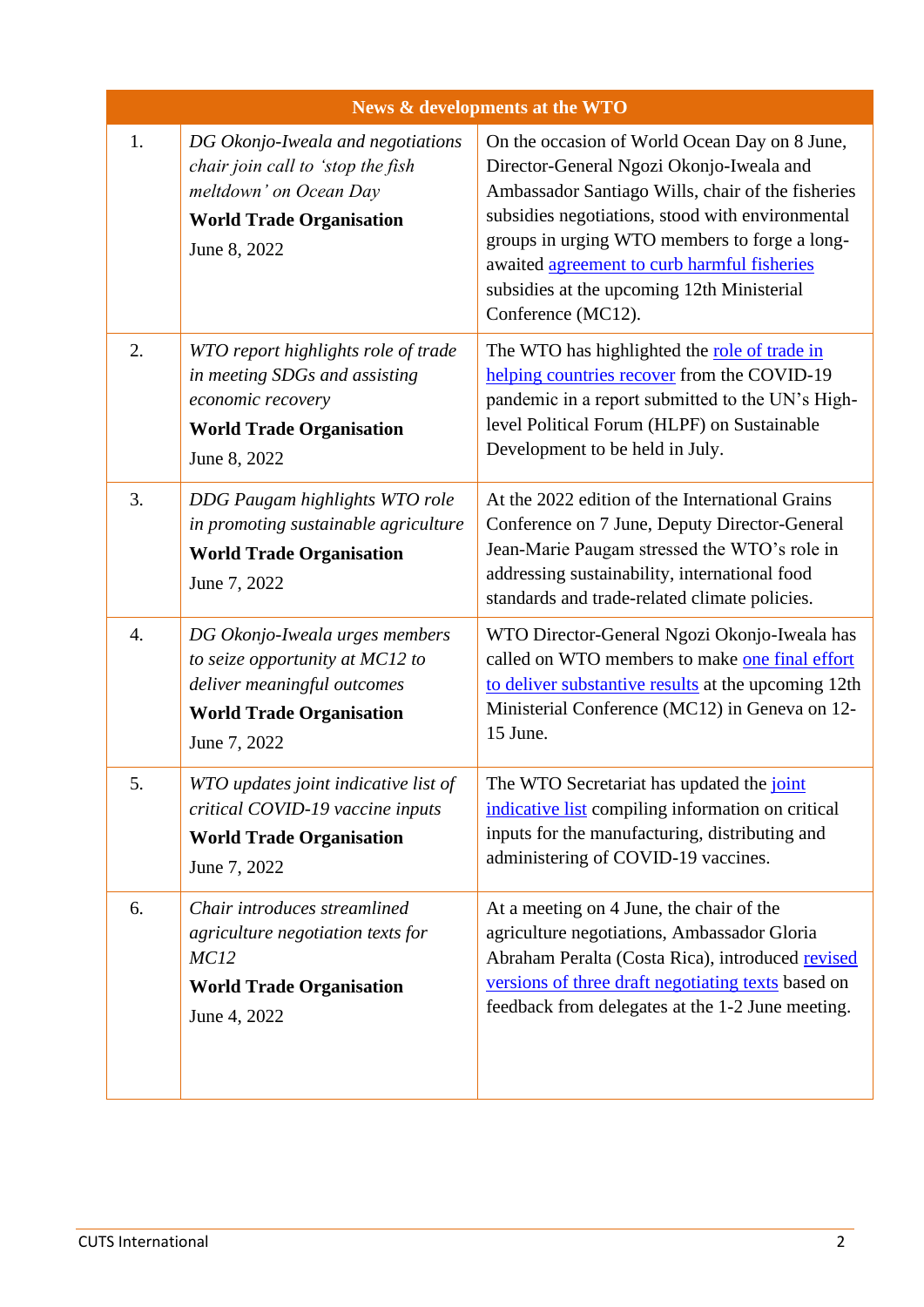| 7.                                  | <b>WTO-World Bank publication</b><br>stresses key role of trade in<br>responding to health crises<br><b>World Trade Organisation</b><br>June 3, 2022                             | Trade plays a critical role in ensuring access to<br>medical goods and services during global health<br>crises such as the COVID-19 pandemic.                                                                                                                                                                                                    |  |  |
|-------------------------------------|----------------------------------------------------------------------------------------------------------------------------------------------------------------------------------|--------------------------------------------------------------------------------------------------------------------------------------------------------------------------------------------------------------------------------------------------------------------------------------------------------------------------------------------------|--|--|
| 8.                                  | DG Okonjo-Iweala: Time for<br>members to show restraint and agree<br>on texts for MC12<br><b>World Trade Organisation</b><br>June 2, 2022                                        | With the 12th Ministerial Conference (MC12) fast<br>approaching, the DG urged members to restrain<br>their comments to the extent possible so that<br>"simple, short, beautiful and balanced" texts could<br>be sent for ministers' consideration.                                                                                               |  |  |
| 9.                                  | New report highlights positive<br>impact of WTO technical assistance<br>activities<br><b>World Trade Organisation</b><br>June 2, 2022                                            | The WTO Technical Assistance Annual Report,<br>published on 2 June, outlines how the WTO<br>Secretariat delivered training activities to<br>developing and least-developed countries (LDCs)<br>and observer governments in 2021 despite the<br>constraints posed by COVID-19.                                                                    |  |  |
| 10.                                 | Trade thoughts, from Geneva, by<br>DDG Anabel González<br><b>World Trade Organisation</b><br>June 2, 2022                                                                        | In less than two weeks, ministers will be<br>descending on Geneva for the WTO's 12th<br>Ministerial Conference. There, they will seek to<br>get results on fisheries subsides and agriculture,<br>including subsidies-related elements. On industrial<br>subsidies, discussions have intensified in recent<br>times, but mostly outside the WTO. |  |  |
| <b>Perspectives on trade issues</b> |                                                                                                                                                                                  |                                                                                                                                                                                                                                                                                                                                                  |  |  |
| 1.                                  | WTO dysfunction marks turning<br>point to new era of trade tensions<br><b>Bryce Baschuk</b><br><b>Bloomberg</b><br>June 10, 2022                                                 | If you're not seated at the table, you're on the<br>menu. That old saying about the cut-throat nature<br>of trade negotiations will be put to the test next<br>week when officials gather in Geneva for the first<br>meeting of the World Trade Organization's<br>highest decision-making body in nearly five years.                             |  |  |
| 2.                                  | WTO Ministerial Conference 2022:<br>India must ensure the proposed text<br>incorporates medical services<br>Shantanu Nandan Sharma<br><b>The Economic Times</b><br>June 10, 2022 | The increasing roles of new players (such as<br>China and India) notwithstanding, trade in<br>medical goods and services remains highly<br>concentrated, with high income economies<br>representing the bulk of exports and imports.                                                                                                             |  |  |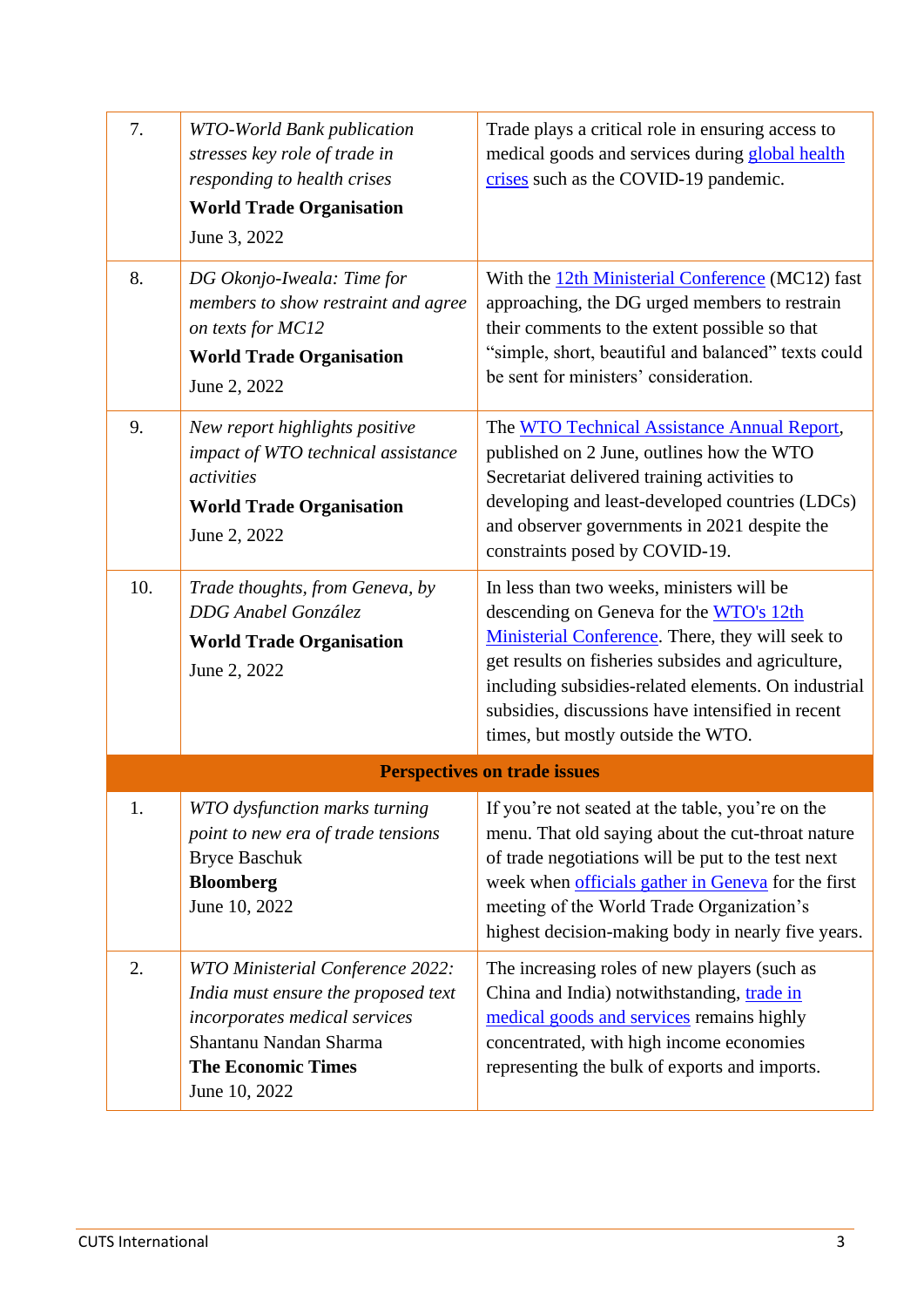| 3. | Fishworkers ask govt to not sign<br>WTO pact<br>Dilasha Seth<br><b>Livemint</b><br>June 10, 2022                                                                  | The fisheries subsidies proposal at the WTO aims<br>to eliminate subsidies for illegal, unreported, and<br>unregulated fishing and promote sustainable<br>fishing. India is pressing for a longer transition<br>period under the agreement as the sector is still at<br>a nascent stage.                                                      |
|----|-------------------------------------------------------------------------------------------------------------------------------------------------------------------|-----------------------------------------------------------------------------------------------------------------------------------------------------------------------------------------------------------------------------------------------------------------------------------------------------------------------------------------------|
| 4. | Govt set to pitch for grain sales from<br>public stockholding at WTO meet<br>Subhomoy Bhattacharjee<br><b>Business Standard</b><br>June 10, 2022                  | India will strongly pitch for <u>foodgrain</u> sales from<br>public stockholdings to address the global food<br>crisis, like those in wheat, at the WTO 12th<br>Ministerial Conference at Geneva, beginning next<br>week.                                                                                                                     |
| 5. | Have India and South Africa, Lead<br>Sponsors of the TRIPS Waiver<br>Proposal, Reconciled to a Weak<br>Text?<br>Priti Patnaik<br><b>The Wire</b><br>June 08, 2022 | After more than 18 months of bringing their bold<br>proposal at the World Trade Organization (WTO)<br>to temporarily suspend some intellectual property<br>protections to decisively address COVID-19 in an<br>effort to enable local manufacturing capacity,<br>sponsors India and South Africa do not seem to be<br>leading from the front. |
| 6. | India should stick to its guns at WTO<br>meet<br>Amiti Sen<br><b>The Hindu Business Line</b><br>June 09, 2022                                                     | While India may have little to gain at the WTO<br>MC12, the country must not lose the war of<br>perceptions that the developed nations are sure to<br>wage over emotive issues such as food security,<br>the environment and public health.                                                                                                   |
| 7. | Why Removing WTO Moratorium on<br>E-Commerce Will Aid Developing<br>World's Post-COVID Recovery<br>Rashmi Banga<br><b>The Wire</b><br>June 08, 2022               | The COVID-19 pandemic has changed the<br>landscape of international trade as it has given a<br>new boost to 'online' imports, especially in<br>developing countries which are mostly the net<br>importers of digitalised products.                                                                                                            |
| 8. | Will the WTO wake up to the food<br>crisis?<br>Jayant Dasgupta and Sachin Kumar<br>Sharma<br><b>The Hindu Business Line</b><br>June 07, 2022                      | Ignoring this long-standing demand from<br>developing countries representing more than 60<br>per cent of the world population, especially in the<br>context of a <b>looming global food crisis</b> , puts a<br>serious question mark on the credibility and<br>relevance of the WTO in the global fight against<br>hunger.                    |